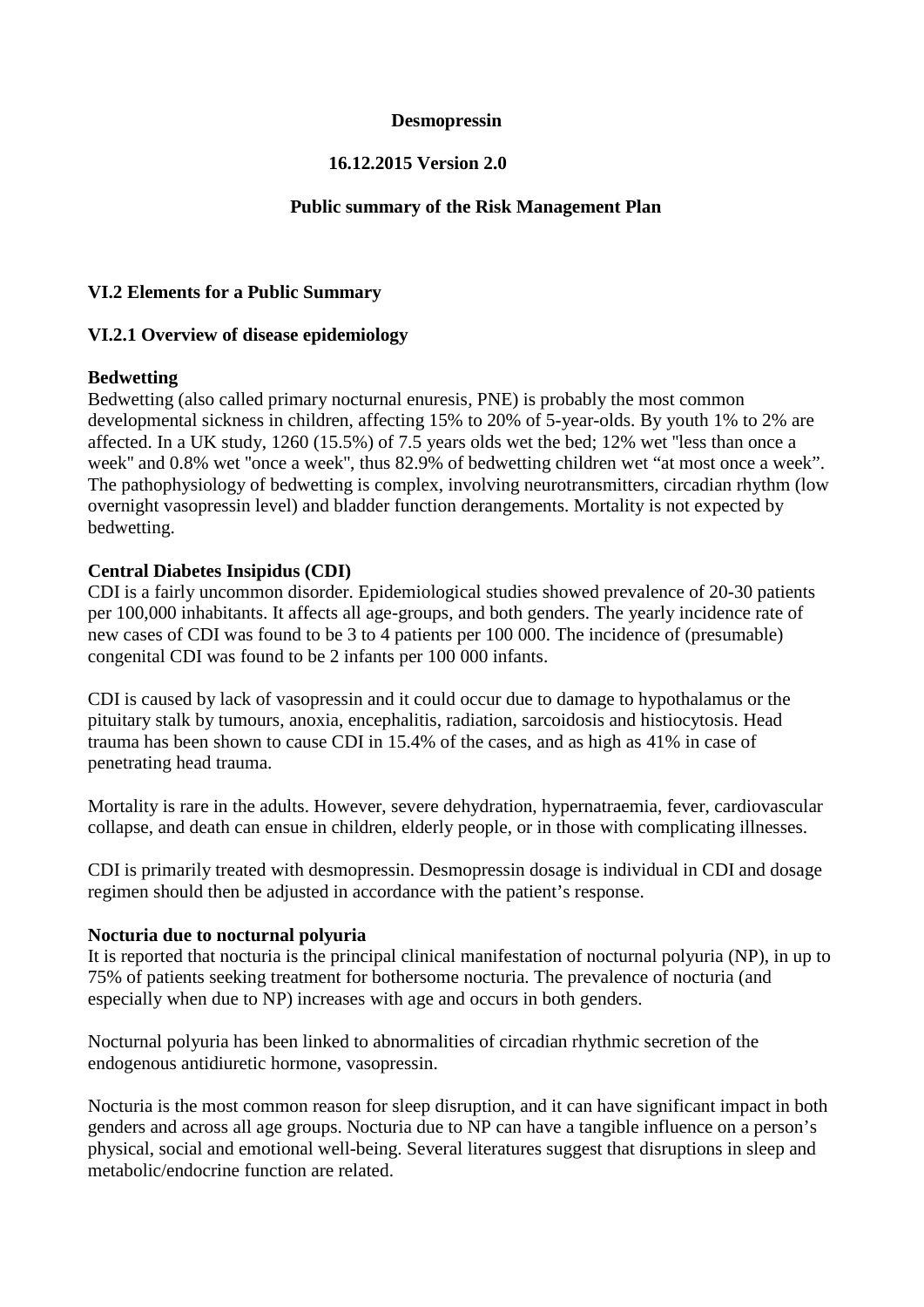## **von Willebrands Disease (vWD)**

vWD is the most common inherited bleeding disorder estimated to affect 66-100/million in the general population. The symptoms of vWD are excessive skin bleeding, prolonged oozing after surgical procedures as well as excessive bleeding during menstruation in women. Acquired von Willebrands Disease is a rare bleeding disorder associated with various underlying diseases and with the use of some medication estimated to affect 0.04-0.2% of the general population.

All age groups and both genders are affected. No estimates are available for death of the disease. Prolonged and extensive bleeding in relation to minor injury / surgery or in relation to menstruation and pregnancy is of major concern. Excessive bleeding during menstruation (defined as > 80 mL of blood loss per menstrual cycle) in women with vWD is affecting 74-92% increasing according to severity of vWD.

# **Haemophilia A**

Haemophilia A is estimated to affect 20/100.000 males varying considerably among countries. It is an inherited sickness only affecting boys. Haemophilia affects individuals from all racial/ethnic backgrounds equally.

In a UK study in 6018 haemophiliacs, death in haemophilia (caused by bleeding and its consequences, liver diseases and Hodgkin disease) exceeded death in the general population. Median life expectancy was 63 years for severe haemophilia and 75 years in mild-moderate haemophilia.

Patients with severe haemophilia (clotting factor less than 1% of normal) suffer frequent (20-30 episodes yearly) and spontaneous bleedings (usually in the muscle or joint). Patients with moderate haemophilia have a factor level of 1-5% of normal. Mild haemophilia (factor level of 6-25% of normal) usually precludes bleeding except after injury or surgery. In 1995, out of 1978 haemophiliacs registered 32% were severely affected, 19% moderately and 49% mildly.

# **Prolonged bleeding time**

Unexpected prolonged bleeding in the perioperative phase in a general surgery population is largely attributable to impaired haemostasis including platelet function and plasma coagulation—either inherited or acquired. Approximately 3–5% of patients who undergo elective surgery suffer from impaired haemostasis with a positive medical history of bleeding (approx. 70% primary and druginduced haemostatic defect and approx. 30% vWD) that is not detected with the routine coagulation screening tests.

All age groups and both genders are affected. Can be congenital, but most cases are acquired due to the (chronic) intake of non-selective, nonsteroidal analgesics that all implies a high risk of bleeding for acute surgical situations.

# **VI.2.2 Summary of treatment benefits.**

# **Primary nocturnal enuresis (PNE), central diabetes insipidus (CDI), renal concentration capacity testing, and haematological indications**

For several decades desmopressin has been used for treatment of PNE and CDI and later expanded to use for renal concentration capacity testing, and haematological indications. Ferring has not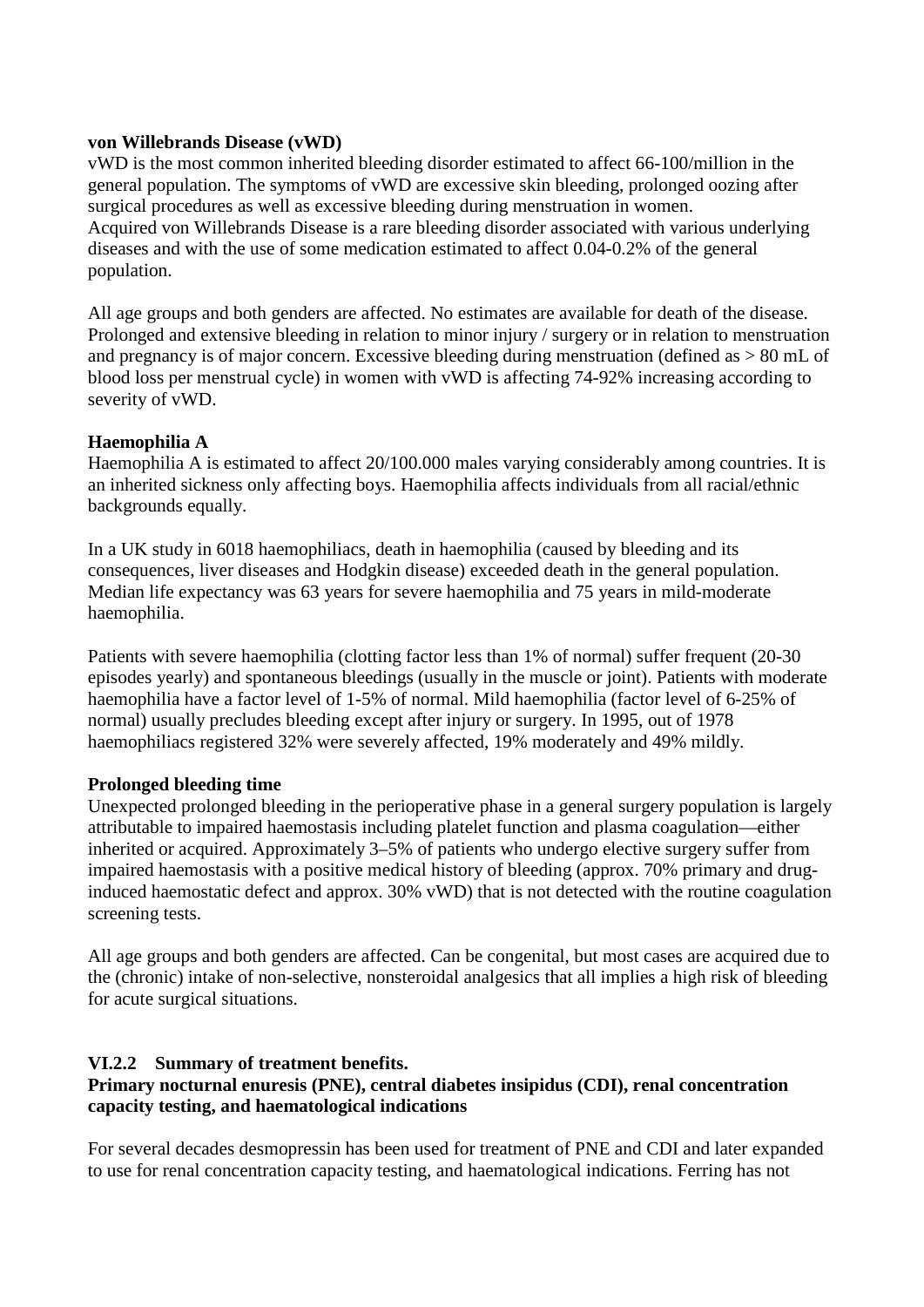performed a clinical development program in these indications. The benefit of desmopressin in these indications is supported by the long clinical experience and data published in international medical and scientific literature.

# **Nocturia associated with nocturnal polyuria**

Three short-term (NOCT-2-A (males), NOCT-3-A (females), and NOCT-4 (both genders)) studies were the first to provide efficacy data for desmopressin in the treatment of nocturia associated with nocturnal polyuria. Each short-term study consisted of an open phase to establish the optimal dose for each patient followed by a 1-week treatment break. After the break patients entered a 3-week phase and during this phase patient received either placebo (a dummy treatment) or desmopressin. The number of participants in

[NOCT-2-A], [NOCT-3-A], and [NOCT-4] were 146, 142, and 126 respectively. The primary efficacy endpoint in these studies was the percent of patients with a 50% reduction in the number of nocturnal voids/night. In each study, significantly more desmopressin patients than placebo patients achieved this endpoint (the number of patients reaching the endpoint were from 4.8 to 20.5 times among the groups treated with desmopressin compared to patients receiving placebo).

The primary efficacy endpoint was analysed separately for patients below and above the age of 65 years and

the effect of desmopressin was similar in the two age groups.

# **VI.2.3 Unknowns relating to treatment benefits**

Not applicable.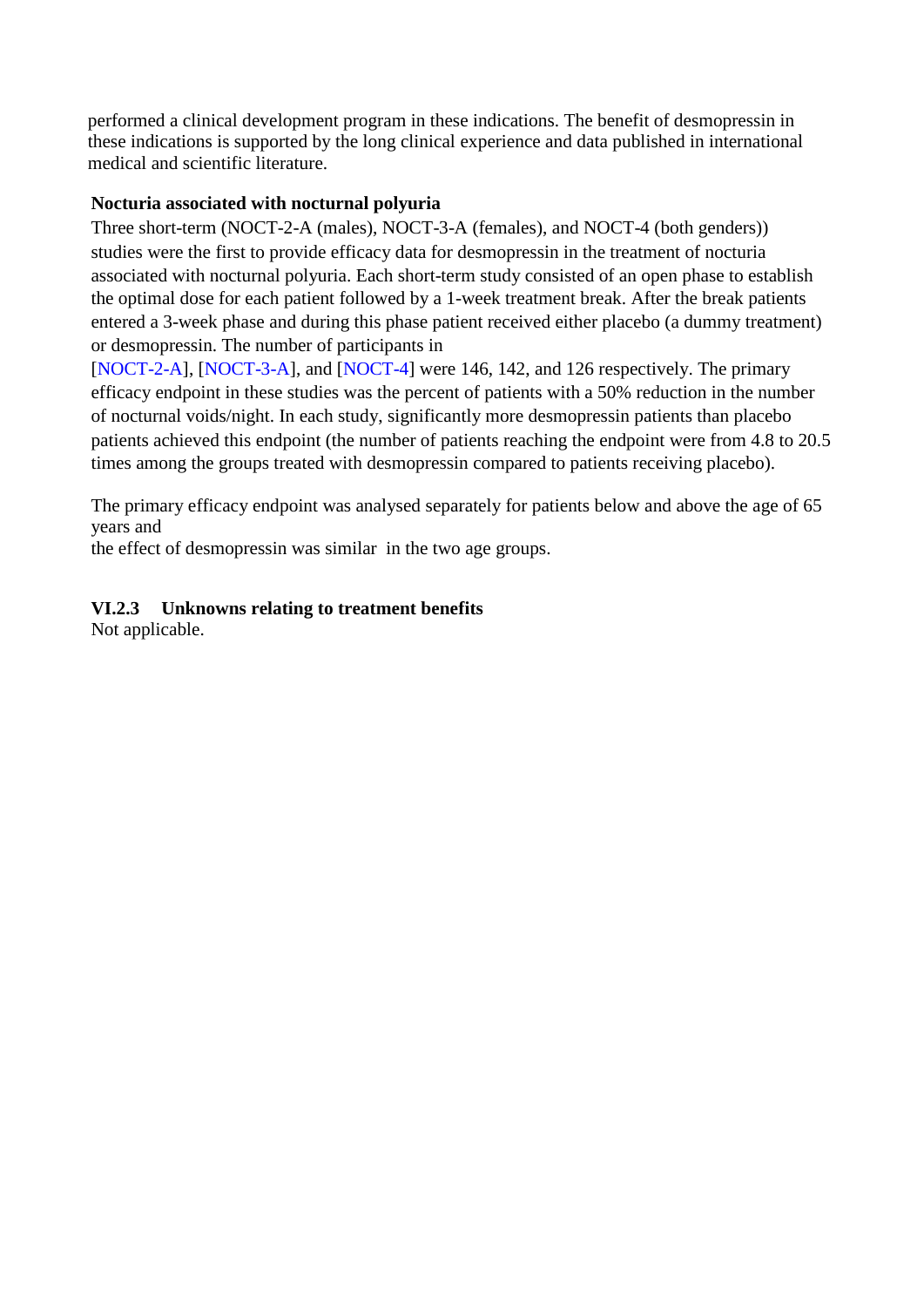# **VI.2.4 Summary of safety concerns**

# **Important identified risks**

| <b>Risk</b>                                                                                  | What is known                                                                                                                                                                                                                                                                                                                                                                                                                                                           | <b>Preventability</b>                                                                                                                                                                                                                                                                                                                                                                                                                                                                                                                                                                                                                    |
|----------------------------------------------------------------------------------------------|-------------------------------------------------------------------------------------------------------------------------------------------------------------------------------------------------------------------------------------------------------------------------------------------------------------------------------------------------------------------------------------------------------------------------------------------------------------------------|------------------------------------------------------------------------------------------------------------------------------------------------------------------------------------------------------------------------------------------------------------------------------------------------------------------------------------------------------------------------------------------------------------------------------------------------------------------------------------------------------------------------------------------------------------------------------------------------------------------------------------------|
| <b>Hyponatraemia due to water</b>                                                            | Decreased blood sodium                                                                                                                                                                                                                                                                                                                                                                                                                                                  | It can be avoided by following                                                                                                                                                                                                                                                                                                                                                                                                                                                                                                                                                                                                           |
|                                                                                              |                                                                                                                                                                                                                                                                                                                                                                                                                                                                         | the                                                                                                                                                                                                                                                                                                                                                                                                                                                                                                                                                                                                                                      |
| retention, which could be<br>caused also by overdose                                         | concentration is a common<br>side- effect and approximately<br>one in<br>100 people treated with<br>desmopressin may experience<br>it.<br>Decreased blood sodium<br>concentration may cause<br>headache, nausea, vomiting,<br>weight increase, discomfort,<br>stomach pain, muscle cramps,<br>dizziness, confusion,<br>decreased consciousness and<br>in severe cases convulsions<br>and coma.<br>However, symptoms may<br>resolve completely without<br>any treatment. | precautions in the labelling<br>and limit the fluid intake as<br>well as the<br>contraindications concerning<br>interaction with other<br>medicinal products.<br><b>MINIRIN</b> tablet and Melt<br>Nocturia indication – elderly<br>patients<br>The initiation of treatment in<br>patients $> 65$ years is not<br>recommended. Should<br>physicians decide to initiate<br>desmopressin treatment in<br>these patients then serum<br>sodium should be measured<br>before beginning the treatment<br>and 3 days after initiation or<br>increase in dosage and at other<br>times during treatment as<br>deemed necessary by the<br>treating |
|                                                                                              |                                                                                                                                                                                                                                                                                                                                                                                                                                                                         | physician.                                                                                                                                                                                                                                                                                                                                                                                                                                                                                                                                                                                                                               |
| <b>Allergic reactions and</b><br><b>Hypersensitivity, including</b><br>anaphylactic reaction | Allergic reactions and<br>hypersensitivity, including<br>anaphylactic reactions, can in<br>rare cases be fatal if adequate<br>medical treatment is not<br>provided. Medication-<br>triggered<br>anaphylaxis/anaphylactic<br>reaction can occur in patients<br>of any age; however middle-<br>aged and elderly are<br>particularly susceptible,<br>primarily due to concomitant<br>diseases such as COPD and<br>cardiovascular disease.                                  | Addressed in section 4.3 and<br>4.8:<br>Use in patients with<br>hypersensitivity to the active<br>substances or to any of the<br>excipients is contraindicated                                                                                                                                                                                                                                                                                                                                                                                                                                                                           |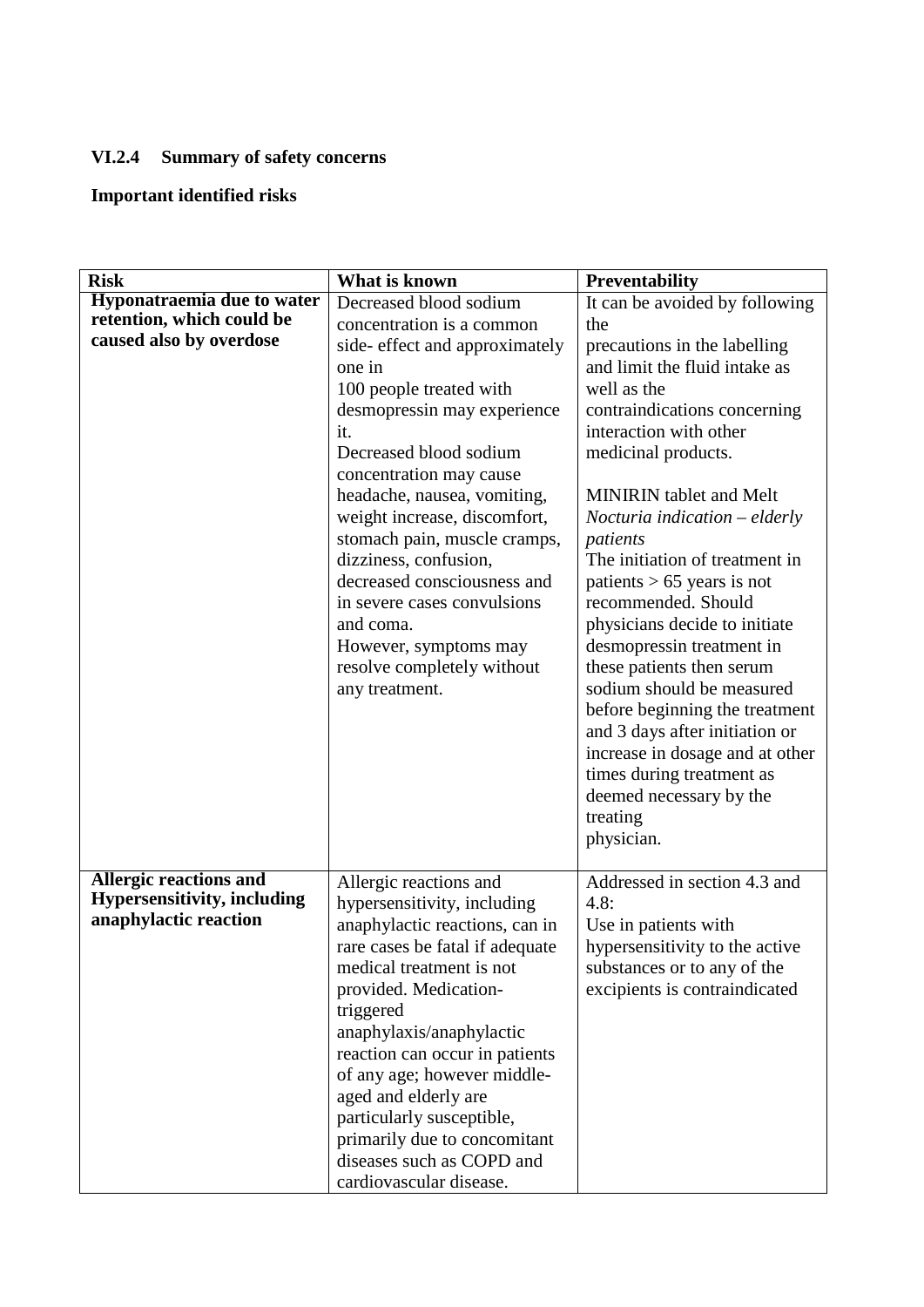## **Important potential risks**

| <b>Risk</b>                               | What is known<br>(Including reason why it is considered a potential risk)                                                                                                                                                                                                                                                                                                                                                                                                                                                                                                                                                                                                                                                                                                                                      |
|-------------------------------------------|----------------------------------------------------------------------------------------------------------------------------------------------------------------------------------------------------------------------------------------------------------------------------------------------------------------------------------------------------------------------------------------------------------------------------------------------------------------------------------------------------------------------------------------------------------------------------------------------------------------------------------------------------------------------------------------------------------------------------------------------------------------------------------------------------------------|
| <b>Blood clots</b><br>(thrombotic events) | The potential risk of developing blood clots is due to the<br>effect of high doses of desmopressin that may cause<br>clotting after release of coagulation factors in the blood of<br>patients with other risk factors.<br>Blood clots is a very rare side-effect and post-approval<br>data showed approximately one in one million people<br>treated with desmopressin may experience it.<br>Symptoms of blood clots are depending on their size and<br>location, may include leg pain, swelling or redness or<br>sudden-onset shortness of breath, chest pain, abnormal<br>heart beats and may be complicated by collapse, shock<br>and heart attack. Disorders of blood coagulation,<br>immobility, oral contraceptives, smoking and injury to<br>blood vessel walls are among the recognised risk factors. |

# **Missing information**

Limited data on pregnancy.

# **VI.2.5 Summary of risk minimisation measures by safety concern**

All medicines have a Summary of Product Characteristics (SmPC) which provides physicians, pharmacists and other health care professionals with details on how to use the medicine, the risks and recommendations for minimising them. An abbreviated version of this in lay language is provided in the form of the package leaflet (PL). The measures in these documents are known as routine risk minimisation measures.

This medicine has no additional risk minimisation measures.

# **VI.2.6 Planned post authorisation development plan**

Not applicable.

# **VI.2.7 Summary of changes to the Risk Management Plan over time**

The safety concerns were updated in alignment with the outcome of PSUSA/00000964/201412, EMA/PRAC/589834/2015.

As a result, "Anaphylactic reaction (including allergic reactions due to fish gelatine in melt formulation)" was removed as a potential risk and "Allergic reactions and Hypersensitivity, including anaphylactic reaction" was added as an important identified risk.